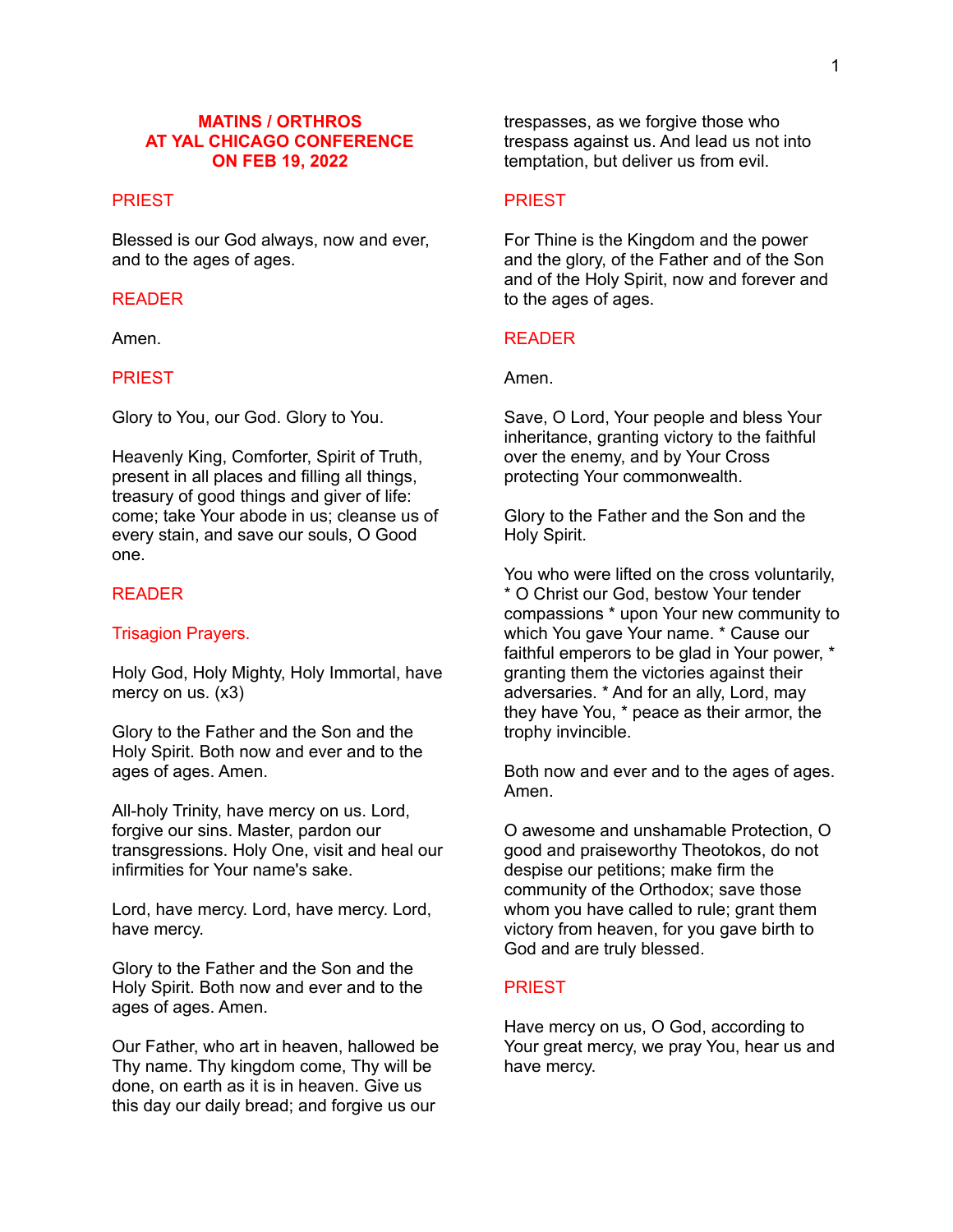*( Lord, have mercy. Lord, have mercy. Lord, have mercy. )*

Let us pray for pious and Orthodox Christians.

*( Lord, have mercy. Lord, have mercy. Lord, have mercy. )*

Again we pray for our Metropolitan NATHANAEL.

*( Lord, have mercy. Lord, have mercy. Lord, have mercy. )*

For You are a merciful God Who loves mankind, and to You we offer up glory, to the Father and to the Son and to the Holy Spirit, now and forever and to the ages of ages.

### **CHOIR**

Amen. In the name of the Lord, Father, bless!

### PRIEST

Glory to the holy and consubstantial, and life giving, and undivided Trinity, always, now and forever and to the ages of ages.

*( Amen. )*

### READER

Glory to God in the highest, and on earth peace, good will among men. (x3)

O Lord, You shall open my lips, and my mouth will declare Your praise. (x2)

#### Psalm 142 (143).

O Lord, hear my prayer; give ear to my supplication in Your truth; answer me in Your righteousness; do not enter into judgment with Your servant, for no one living shall become righteous in Your sight. For the enemy persecuted my soul; he humbled my life to the ground; he caused me to dwell

in dark places as one long dead, and my spirit was in anguish within me; my heart was troubled within me. I remembered the days of old, and I meditated on all Your works; I meditated on the works of Your hands. I spread out my hands to You; my soul thirsts for You like a waterless land. Hear me speedily, O Lord; my spirit faints within me; turn not Your face from me, lest I become like those who go down into the pit. Cause me to hear Your mercy in the morning, for I hope in You; make me know, O Lord, the way wherein I should walk, for I lift up my soul to You. Deliver me from my enemies, O Lord, for to You I flee for refuge. Teach me to do Your will, for You are my God; Your good Spirit shall guide me in the land of uprightness. For Your name's sake, O Lord, give me life; in Your righteousness You shall bring my soul out of affliction. In Your mercy You shall destroy my enemies; You shall utterly destroy all who afflict my soul, for I am Your servant.

Answer me in Your righteousness, O Lord. Do not enter into judgment with Your servant.

Answer me in Your righteousness, O Lord. Do not enter into judgment with Your servant.

Your good Spirit shall guide me in the land of uprightness.

Glory to the Father and the Son and the Holy Spirit. Both now and ever and to the ages of ages. Amen.

Alleluia. Alleluia. Alleluia. Glory to You, O God.

Alleluia. Alleluia. Alleluia. Glory to You, O God.

#### Intoned:

Alleluia. Alleluia. Alleluia. Glory to You, O God. Our hope, O Lord, glory to You.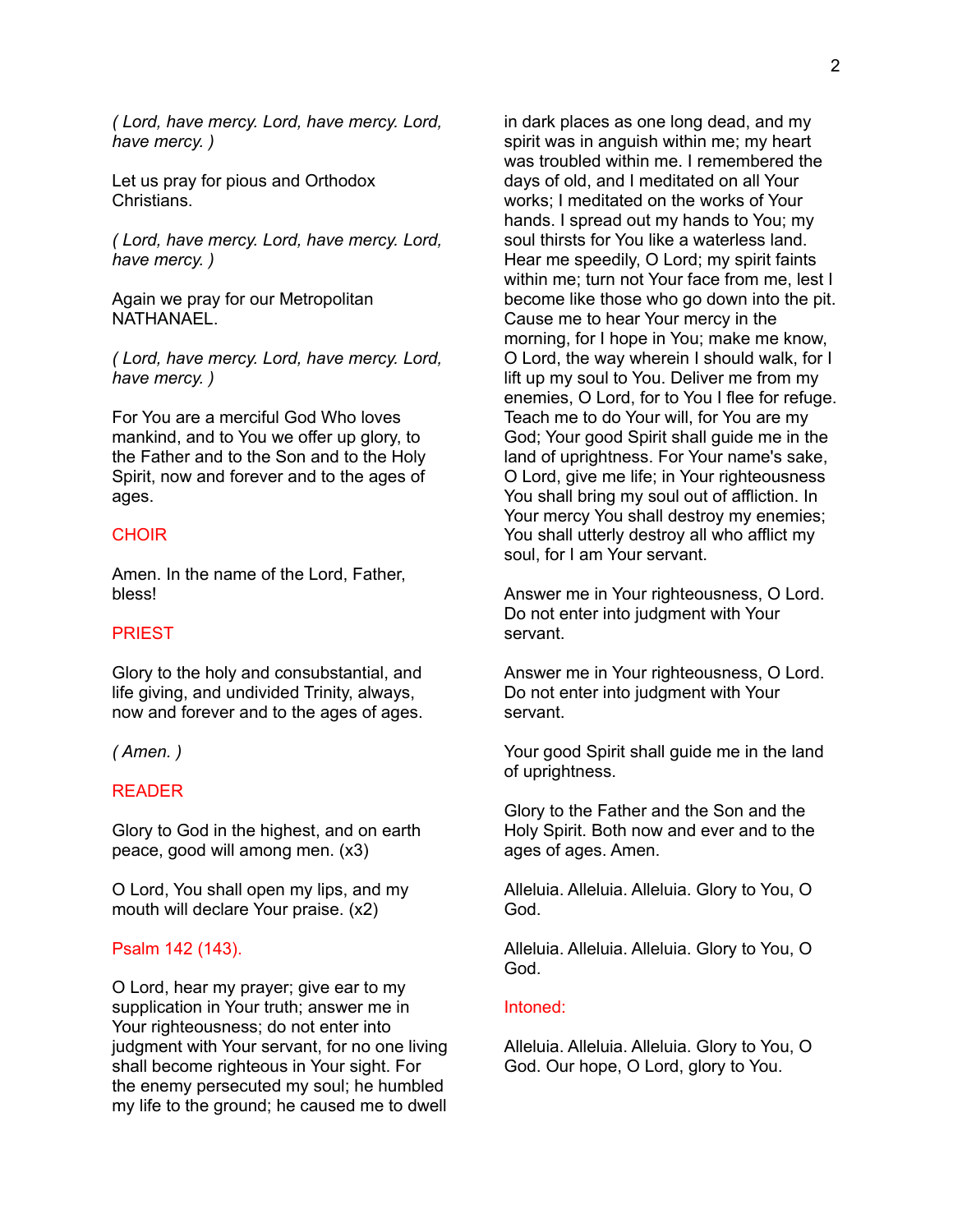# The Litany of Peace

### PRIEST

In peace, let us pray to the Lord.

*( Lord, have mercy. )*

For the peace from above and for the salvation of our souls, let us pray to the Lord.

# *( Lord, have mercy. )*

For the peace of the whole world, for the stability of the holy churches of God, and for the unity of all, let us pray to the Lord.

*( Lord, have mercy. )*

For this holy house and for those who enter it with faith, reverence, and the fear of God, let us pray to the Lord.

### *( Lord, have mercy. )*

For pious and Orthodox Christians, let us pray to the Lord.

# *( Lord, have mercy. )*

For our Metropolitan NATHANAEL, for the honorable presbyterate, for the diaconate in Christ, and for all the clergy and the people, let us pray to the Lord.

*( Lord, have mercy. )*

For our country, the president, all those in public service, and for our armed forces everywhere, let us pray to the Lord.

# *( Lord, have mercy. )*

For this Conference and city, for every city and land, and for the faithful who live in them, let us pray to the Lord.

*( Lord, have mercy. )*

For favorable weather, for an abundance of the fruits of the earth, and for peaceful times, let us pray to the Lord.

# *( Lord, have mercy. )*

For those who travel by land, sea, and air, for the sick, the suffering, the captives and for their salvation, let us pray to the Lord.

*( Lord, have mercy. )*

For our deliverance from all affliction, wrath, danger and distress, and from the peril of the coronavirus against us, let us pray to the Lord.

# *( Lord, have mercy. )*

For our brethren, those who lead the fight against the coronavirus, the doctors, the medical workers and the scientists, let us pray to the Lord.

*( Lord, have mercy. )*

Help us, save us, have mercy on us, and protect us, O God, by Your grace.

*( Lord, have mercy. )*

Commemorating our most holy, pure, blessed, and glorious Lady, the Theotokos and ever-virgin Mary, with all the saints, let us commend ourselves and one another and our whole life to Christ our God.

*( To You, O Lord. )*

# PRIEST

For to You belong all glory, honor, and worship, to the Father and to the Son and to the Holy Spirit, now and forever and to the ages of ages.

( Amen. )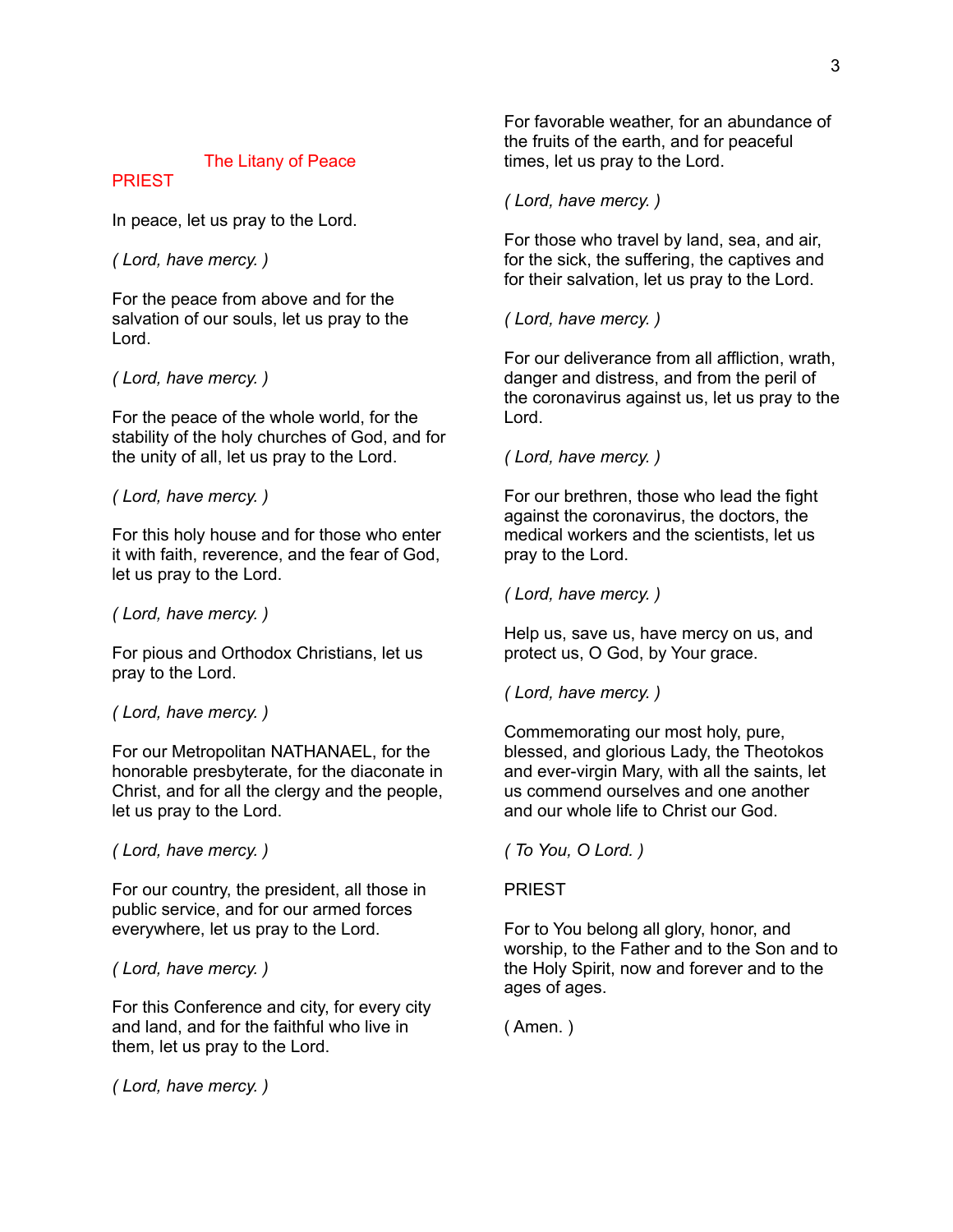### **CHOIR**

#### Mode pl. 1.

Θεὸς Κύριος καὶ ἐπέφανεν ἡμῖν. Εὐλογημένος ὁ ἐρχόμενος ἐν ὀνόματι Κυρίου.

**Verse 1:** Give thanks to the Lord and call upon His holy name.

God is the Lord, and He revealed Himself to us. Blessed is he who comes in the name of the Lord.

**Verse 2:** All the nations surrounded me, but in the name of the Lord I defended myself against them.

Θεὸς Κύριος καὶ ἐπέφανεν ἡμῖν. Εὐλογημένος ὁ ἐρχόμενος ἐν ὀνόματι Κυρίου.

**Verse 3:** And this came about from the Lord, and it is wonderful in our eyes.

God is the Lord, and He revealed Himself to us. Blessed is he who comes in the name of the Lord.

#### Apolytikion.

#### Mode pl. 1. Let us worship the Word.

The illustrious city of Athens now extols \* Philothea, the woman monastic martyr saint, \* and salutes her most divine holy relic with a kiss; \* for in holiness she lived, and exchanged her death for life \* through martyrdom and her contests. \* And now she intercedes with the Savior, \* that He grant to all His great mercy.

Glory. Both now. Theotokion.

#### Mode pl. 1. Let us worship the Word.

O impassable gateway of God the Lord, rejoice. \* Wall and shelter of those who in you take refuge, rejoice. \* Stormless haven, rejoice, O Maid who knew not man \* and yet physically gave birth to your Creator and God. \* Never cease interceding \* on behalf of those extolling and worshiping the Son you bore.

#### PRIEST

Again and again, in peace, let us pray to the Lord.

*( Lord, have mercy. )*

Help us, save us, have mercy on us, and protect us, O God, by Your grace.

*( Lord, have mercy. )*

Commemorating our most holy, pure, blessed, and glorious Lady, the Theotokos and ever-virgin Mary, with all the saints, let us commend ourselves and one another and our whole life to Christ our God.

*( To You, O Lord. )*

For Yours is the dominion, and Yours is the kingdom and the power and the glory, of the Father and of the Son and of the Holy Spirit, now and forever and to the ages of ages.

*( Amen. )*

#### READER

#### Psalm 50 (51).

Have mercy on me, O God, according to Your great mercy; and according to the abundance of Your compassion, blot out my transgression. Wash me thoroughly from my lawlessness and cleanse me from my sin. For I know my lawlessness, and my sin is always before me. Against You only have I sinned and done evil in Your sight; that You may be justified in Your words, and overcome when You are judged. For behold, I was conceived in transgressions, and in sins my mother bore me. Behold, You love truth; You showed me the unknown and secret things of Your wisdom. You shall sprinkle me with hyssop, and I will be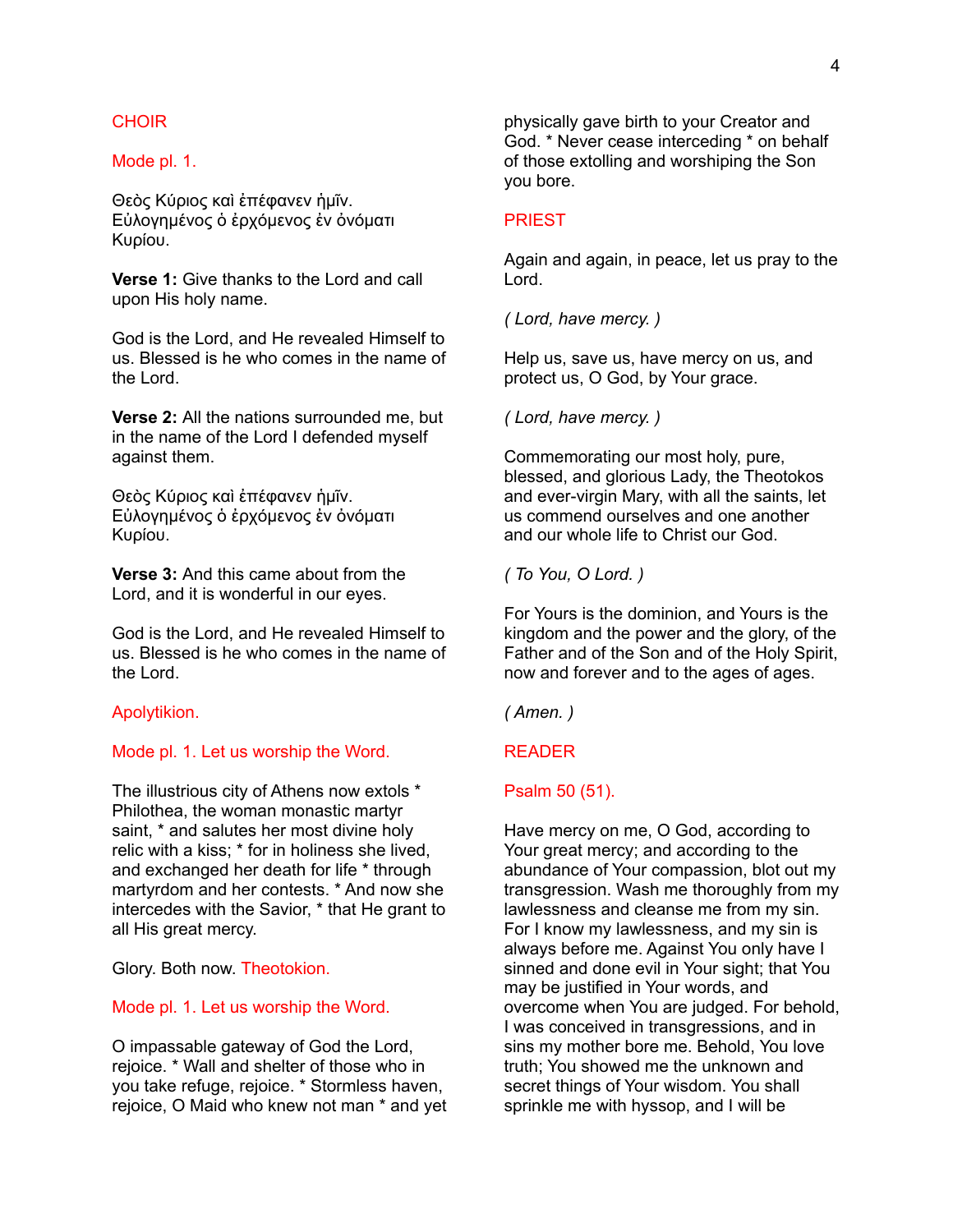cleansed; You shall wash me, and I will be made whiter than snow. You shall make me hear joy and gladness; my bones that were humbled shall greatly rejoice. Turn Your face from my sins, and blot out all my transgressions. Create in me a clean heart, O God, and renew a right spirit within me. Do not cast me away from Your presence, and do not take Your Holy Spirit from me. Restore to me the joy of Your salvation, and uphold me with Your guiding Spirit. I will teach transgressors Your ways, and the ungodly shall turn back to You. Deliver me from bloodguiltiness, O God, the God of my salvation, and my tongue shall greatly rejoice in Your righteousness. O Lord, You shall open my lips, and my mouth will declare Your praise. For if You desired sacrifice, I would give it; You will not be pleased with whole burnt offerings. A sacrifice to God is a broken spirit, a broken and humbled heart God will not despise. Do good, O Lord, in Your good pleasure to Zion, and let the walls of Jerusalem be built; then You will be pleased with a sacrifice of righteousness, with offerings and whole burnt offerings; then shall they offer young bulls on Your altar.

# READER

### Kontakion.

### *Mode 3. On this day.*

On this day with utmost joy \* we honor St. Philothea, \* and with faith we venerate \* her holy icon and relic. \* For on earth, she spent her life doing good deeds, \* as a nun, ending her life as a holy martyr. \* She became our intercessor, \* and prays **that we all receive eternal life.**

### Oikos.

Let every tongue move in praise of Philothea, who is worthy of all praise. Every race and every age, young men and virgins of Christ, let us crown with hymns the devout nun and martyr. For legitimately behaving like a man, through ascetic labors

and martyrdom, she has brought down the tyrant foe. And now adorned by a heavenly crown, she requests from Christ, **that we all receive eternal life.**

#### **Synaxarion**

On February 19, we commemorate our devout mother Philothea of Athens.

On this day we also commemorate the holy Apostles Archippos, Philemon, and Apphia.

On this day we also commemorate the holy martyrs Maximus, Theodotos, Hesychios, and Asklepiodoti.

On this day we also commemorate our devout father Rabulas.

On this day we also commemorate our devout fathers and confessors Eugene and Makarios.

On this day we also commemorate our devout father Conon.

By the intercessions of Your Saints, O God, have mercy on us. Amen.

### **DEACON**

Let us honor and magnify in song the Theotokos and the Mother of the light.

#### **CHOIR**

#### Ode ix. The Magnificat. Mode 4.

**Verse:** My soul magnifies the Lord, and my spirit has rejoiced in God my Savior.

Τὴν τιμιωτέραν τῶν Χερουβείμ, καὶ ἐνδοξοτέραν, ἀσυγκρίτως τῶν Σεραφείμ, τὴν ἀδιαφθόρως, Θεὸν Λόγον τεκοῦσαν, τὴν ὄντως Θεοτόκον, σὲ μεγαλύνομεν.

**Verse**: For He has regarded the lowly state of His maidservant; for behold, henceforth all generations will call me blessed.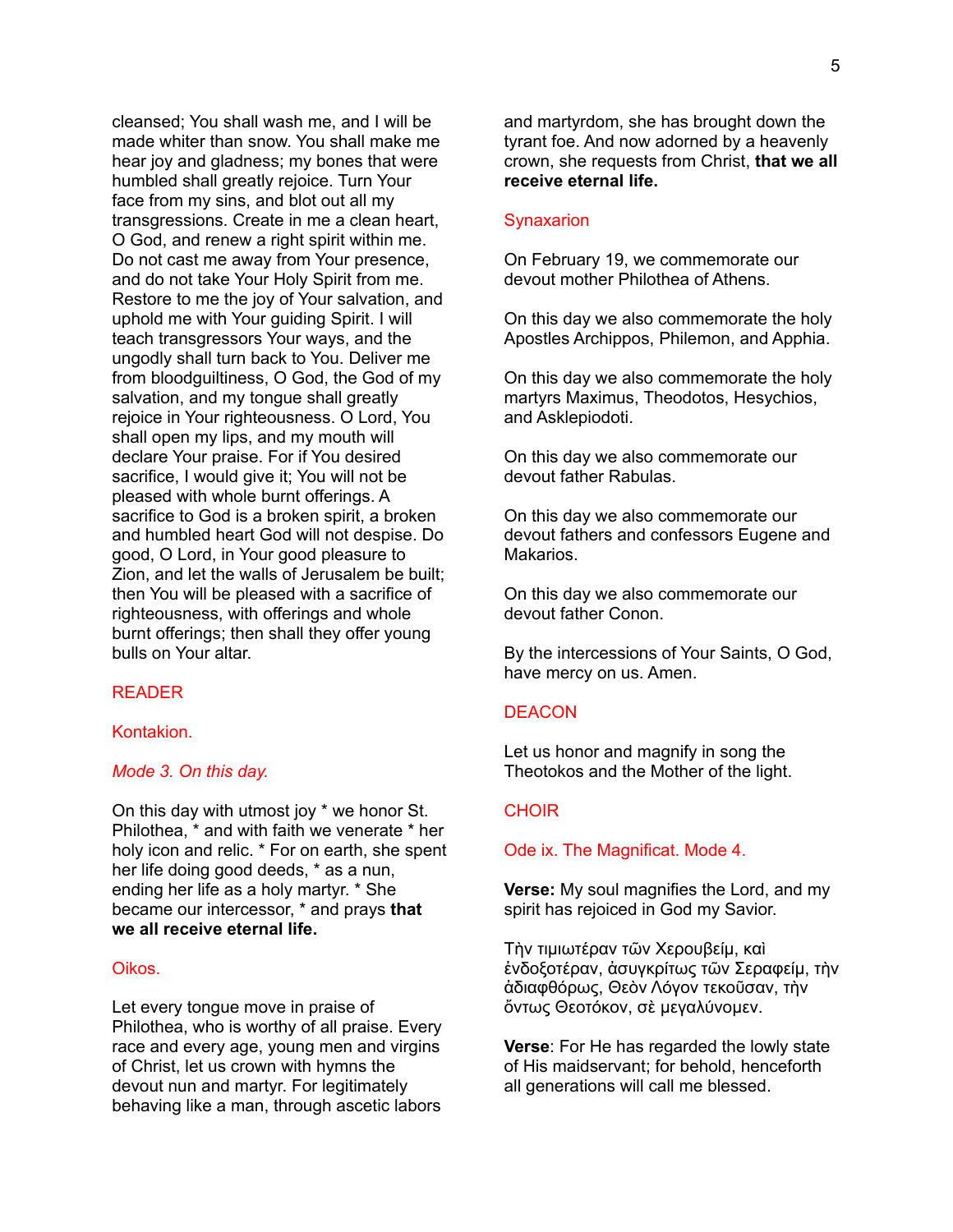Greater in honor than the Cherubim, and in glory greater beyond compare than the Seraphim; you without corruption gave birth to God the Word, and are truly Theotokos. You do we magnify.

**Verse**: For He who is mighty has done great things for me, and holy is His name. And His mercy is on those who fear Him from generation to generation.

Τὴν τιμιωτέραν τῶν Χερουβείμ, καὶ ἐνδοξοτέραν, ἀσυγκρίτως τῶν Σεραφείμ, τὴν ἀδιαφθόρως, Θεὸν Λόγον τεκοῦσαν, τὴν ὄντως Θεοτόκον, σὲ μεγαλύνομεν.

**Verse**: He has shown strength with His arm; He has scattered the proud in the imagination of their hearts.

Greater in honor than the Cherubim, and in glory greater beyond compare than the Seraphim; you without corruption gave birth to God the Word, and are truly Theotokos. You do we magnify.

**Verse**: He has put down the mighty from their thrones, and exalted the lowly. He has filled the hungry with good things, and the rich He has sent away empty.

Τὴν τιμιωτέραν τῶν Χερουβείμ, καὶ ἐνδοξοτέραν, ἀσυγκρίτως τῶν Σεραφείμ, τὴν ἀδιαφθόρως, Θεὸν Λόγον τεκοῦσαν, τὴν ὄντως Θεοτόκον, σὲ μεγαλύνομεν.

**Verse**: He has helped His servant Israel, in remembrance of His mercy, as He spoke to our fathers, to Abraham and to his seed forever.

Greater in honor than the Cherubim, and in glory greater beyond compare than the Seraphim; you without corruption gave birth to God the Word, and are truly Theotokos. You do we magnify.

# Ode ix. Katavasia. Mode 4.

All you born on earth, \* with festival lamps in hand, in spirit leap for joy; \* and all you the

heavenly angelic orders, join in and celebrate; \* and honoring the sacred wonders of the Mother of God, \* sing the joyful salutation, "O rejoice, \* Theotokos, all-blest, ever-virgin pure!"

### PRIEST

Again and again, in peace, let us pray to the Lord.

*( Lord, have mercy. )*

Help us, save us, have mercy on us, and protect us, O God, by Your grace.

*( Lord, have mercy. )*

Commemorating our most holy, pure, blessed, and glorious Lady, the Theotokos and ever-virgin Mary, with all the saints, let us commend ourselves and one another and our whole life to Christ our God.

*( To You, O Lord. )*

For all the powers of heaven praise You, and to You we offer up glory, to the Father and the Son and the Holy Spirit, now and forever and to the ages of ages.

*( Amen. )*

**CHOIR** 

Exaposteilarion.

Mode 2. O Women, hearken.

Today the congregation of the Church of Athens leaps for joy, \* as it devotedly honors the mem'ry of Philothea. \* For she devoutly lived her life, and then accepted martyrdom. \* And now, with Saints consorting, \* she ceases not interceding \* on our behalf to the Master.

Theotokion.

Mode 2. O Women, hearken.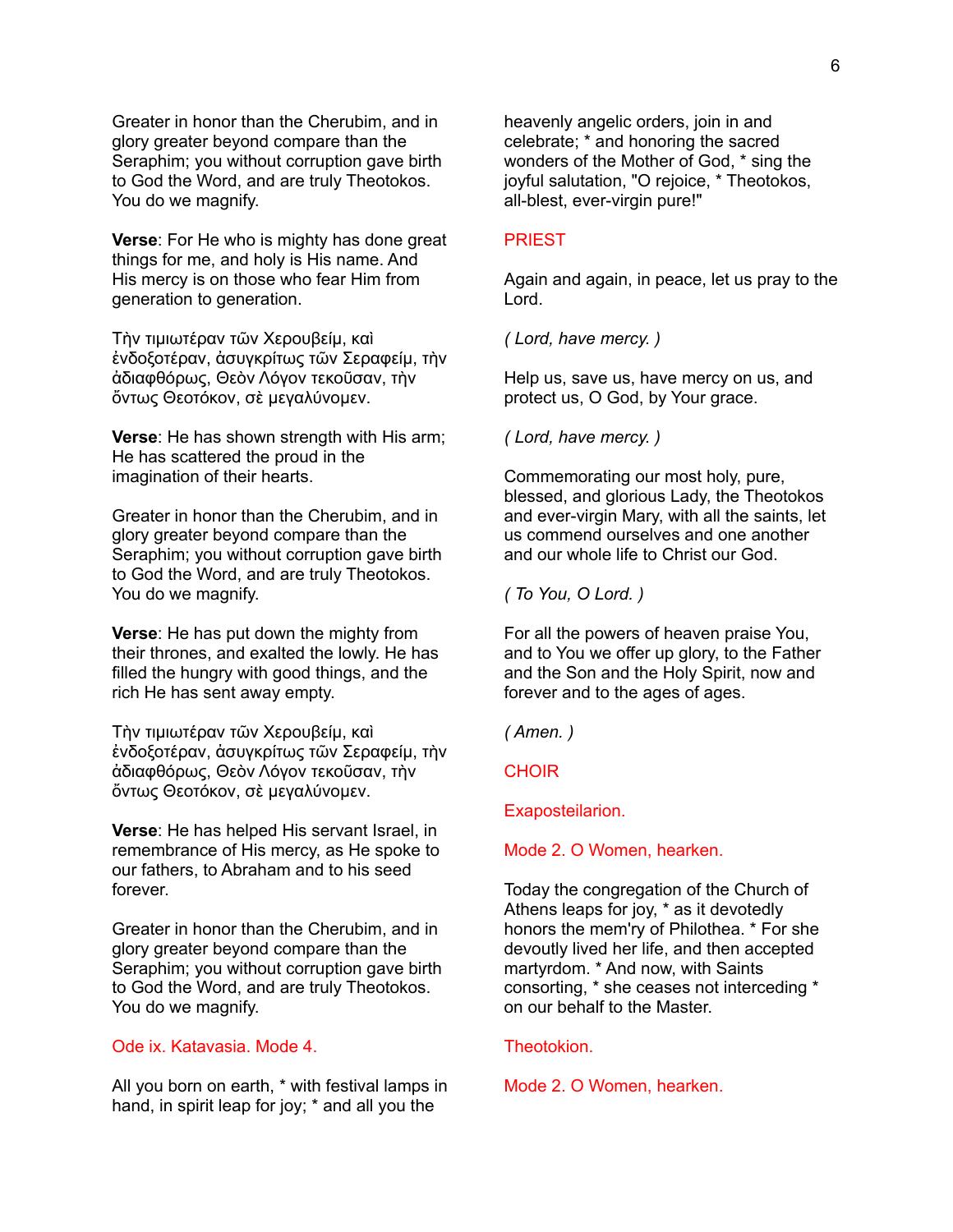You have become the vessel of the Trinity that none contains, \* O all-holy Virgin Mary, the purest and golden censer. \* The Father was well pleased in you, the Son came down and dwelt in you, \* the Holy Spirit came on you \* and overshadowed you, Maiden, \* thus making you Theotokos.

#### Doxology (read)

### HIERARCH or READER

To you belongs glory, O Lord our God, and to you we send up glory, to the Father and the Son and the Holy Spirit, now and forever and to the ages of ages.

# READER

#### Amen.

Glory to God in the highest, and on earth peace, good will to men. We praise you, we bless you, we worship you, we glorify you, and we thank you, for your great glory. Lord, King, Heavenly God, Father Almighty; only-begotten Son, Lord Jesus Christ and Holy Spirit. Lord God, the Lamb of God, the Son of the Father, who take away the sin of the world, have mercy on us, you who take away the sins of the world. Accept our supplication, you who sit at the right of the Father, and have mercy on us. For you are the only Holy One, you are the only Lord, Jesus Christ, to the glory of God the Father. Amen. Every day I shall bless you, and I shall praise your name forever, and unto the ages of ages. Lord, you have become for us a refuge from generation to generation. I have said: Lord, have mercy on me, heal my soul, for I have sinned against you. Lord, to you I have fled; teach me to do your will, for you are my God. For with you is the fountain of life; in your light we shall see light. Extend your mercy to those who know you. Grant, O Lord, that in this day we may be kept without sin. Blessed are you, O Lord, the God of our Fathers, and praised and glorified is your name unto the ages. Amen. Let your mercy, Lord, come upon us, just as we have hoped in you. Blessed are

you, O Lord, teach me your commandments. Blessed are you, O Master, make me understand your commandments. Blessed are you, O Holy One, enlighten me with your commandments. Lord, your mercy remains forever, do not turn away from the works of your hands. To you belongs praise, to you belongs a hymn, to you belongs glory, to the Father and the Son and the Holy Spirit, now and ever and to the ages of ages. Amen.

### PRIEST

Let us complete our morning prayer to the Lord.

*( Lord, have mercy. )*

Help us, save us, have mercy on us, and protect us, O God, by Your grace.

*( Lord, have mercy. )*

That the whole day may be perfect, holy, peaceful, and sinless, let us ask the Lord.

*( Grant this, O Lord. )*

For an angel of peace, a faithful guide, a guardian of our souls and bodies, let us ask the Lord.

*( Grant this, O Lord. )*

For pardon and remission of our sins and transgressions, let us ask the Lord.

*( Grant this, O Lord. )*

For that which is good and beneficial for our souls, and for peace for the world, let us ask the Lord.

*( Grant this, O Lord. )*

That we may complete the remaining time of our life in peace and repentance, let us ask the Lord.

*( Grant this, O Lord. )*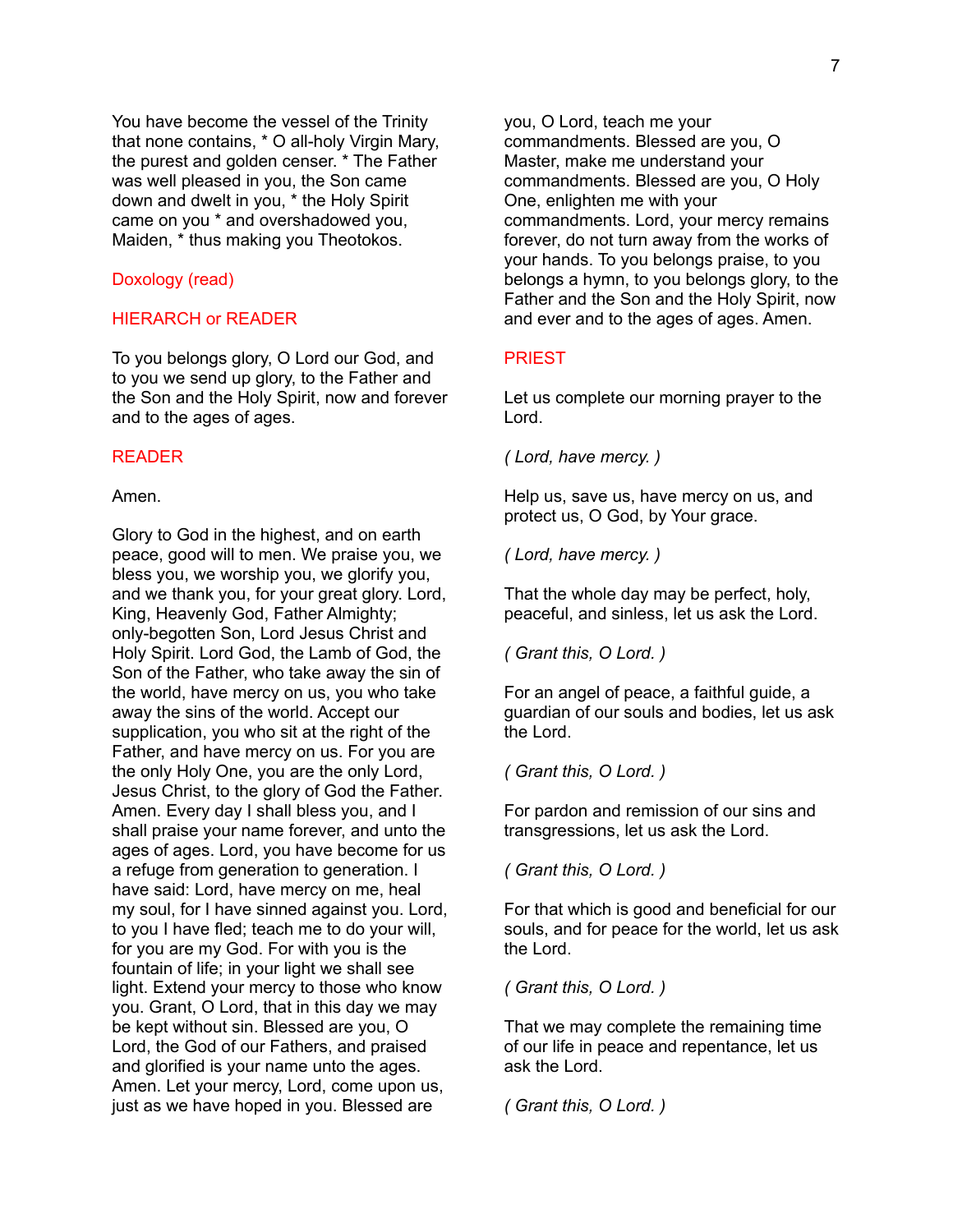And let us ask for a Christian end to our life, peaceful, without shame and suffering, and for a good defense before the awesome iudgment seat of Christ.

*( Grant this, O Lord. )*

Commemorating our most holy, pure, blessed, and glorious Lady, the Theotokos and ever-virgin Mary, with all the saints, let us commend ourselves and one another and our whole life to Christ our God.

*( To You, O Lord. )*

For You are the God of mercy and compassion and love for mankind, and to You we give glory, to the Father and the Son and the Holy Spirit, now and forever and to ages of ages.

*( Amen. )*

### HIERARCH OR PRIEST

Peace be with all.

*( And with your spirit. )*

### PRIEST

Let us bow our heads to the Lord.

*( To You, O Lord. )*

PRIEST (in a low voice)

O Holy Lord, Who dwell on high and look upon the humble, and Who with Your all-seeing eye do behold all creation: to You have we bowed the neck of our soul and body, and we implore You, O Holy of Holies, stretch forth Your invisible hand from Your holy dwelling place and bless us all. And if in any way we have sinned, either willingly or unwillingly, pardon us, inasmuch as You are good, and You love mankind, granting us Your good things in this age and in the age to come.

#### **PRIEST**

For Yours it is to show mercy and to save us, O our God, and to You we give glory, to the Father and the Son and the Holy Spirit, now and forever and to ages of ages.

*( Amen. )*

# PRIEST

It is good to give thanks to the Lord and to sing to Your name, O Most High, to proclaim Your mercy in the morning and Your truth at night.

# READER

#### Trisagion Prayers.

Holy God, Holy Mighty, Holy Immortal, have mercy on us. (x3)

Glory to the Father and the Son and the Holy Spirit. Both now and ever and to the ages of ages. Amen.

All-holy Trinity, have mercy on us. Lord, forgive our sins. Master, pardon our transgressions. Holy One, visit and heal our infirmities for Your name's sake.

Lord, have mercy. Lord, have mercy. Lord, have mercy.

Glory to the Father and the Son and the Holy Spirit. Both now and ever and to the ages of ages. Amen.

Our Father, who art in heaven, hallowed be Thy name. Thy kingdom come, Thy will be done, on earth as it is in heaven. Give us this day our daily bread; and forgive us our trespasses, as we forgive those who trespass against us. And lead us not into temptation, but deliver us from evil.

### **PRIEST**

For Thine is the Kingdom and the power and the glory, of the Father and of the Son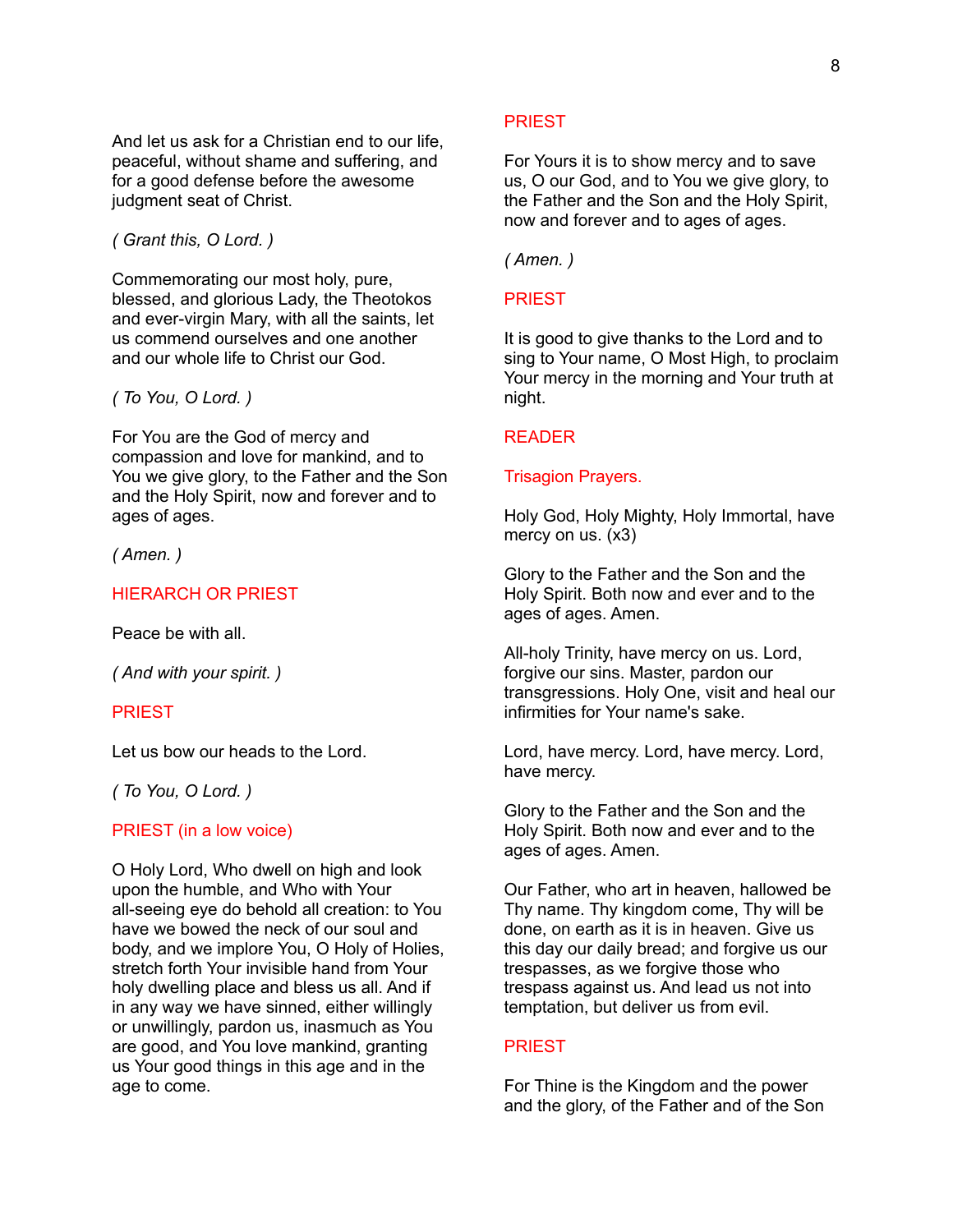and of the Holy Spirit, now and forever and to the ages of ages.

*( Amen. )*

Apolytikion.

# Mode pl. 1. Let us worship the Word.

The illustrious city of Athens now extols \* Philothea, the woman monastic martyr saint, \* and salutes her most divine holy relic with a kiss; \* for in holiness she lived, and exchanged her death for life \* through martyrdom and her contests. \* And now she intercedes with the Savior, \* that He grant to all His great mercy.

#### The Epistle

# PRIEST

Let us be attentive.

#### READER

### Prokeimenon.

God is wondrous in His saints. **Verse:** Bless God in the churches.

#### **PRIEST**

Wisdom.

# READER

The reading is from the Acts of the Apostles.

### **PRIEST**

Let us be attentive.

# READER

# *Acts 9:32-42*

In those days, as Peter went here and there among them all, he came down also to the saints that lived at Lydda. There he found a

man named Aeneas, who had been bedridden for eight years and was paralyzed. And Peter said to him, "Aeneas, Jesus Christ heals you; rise and make your bed." And immediately he rose. And all the residents of Lydda and Sharon saw him, and they turned to the Lord. Now there was at Joppa a disciple named Tabitha, which means Dorcas. She was full of good works and acts of charity. In those days she fell sick and died; and when they had washed her, they laid her in an upper room. Since Lydda was near Joppa, the disciples, hearing that Peter was there, sent two men to him entreating him, "Please come to us without delay." So Peter rose and went with them. And when he had come, they took him to the upper room. All the widows stood beside him weeping, and showing tunics and other garments which Dorcas made while she was with them. But Peter put them all outside and knelt down and prayed; then turning to the body he said, "Tabitha, rise." And she opened her eyes, and when she saw Peter she sat up. And he gave her his hand and lifted her up. Then calling the saints and widows he presented her alive. And it became known throughout all Joppa, and many believed in the Lord.

### PRIEST

Peace be with you.

### **CHOIR**

Alleluia. Alleluia. Alleluia.

#### The Gospel

#### **PRIEST**

Wisdom. Arise. Let us hear the Holy Gospel.

Peace be with all.

*( And with your spirit. )*

The reading is from the Holy Gospel according to John.